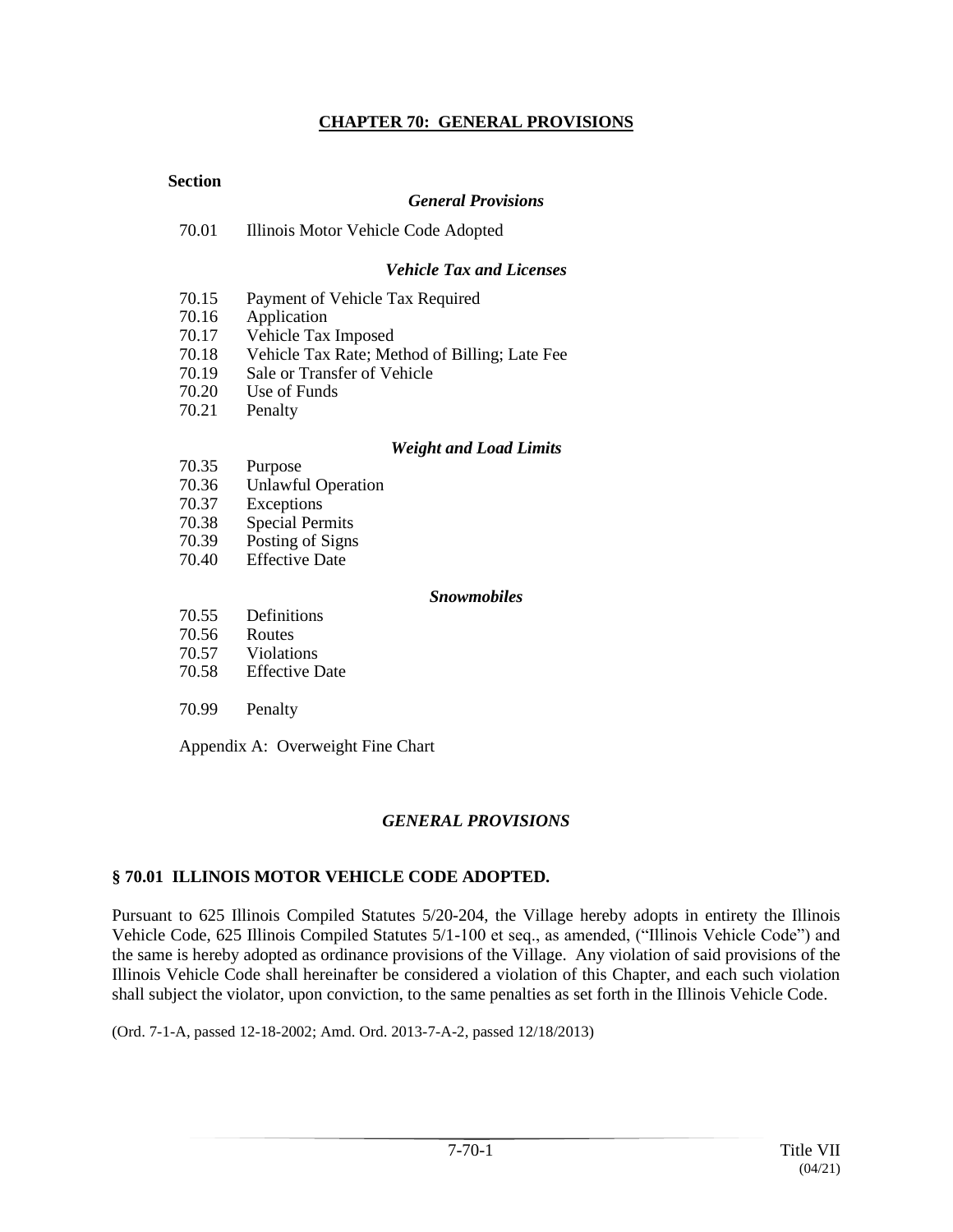## *VEHICLE TAX AND LICENSES*

## **§70.15 PAYMENT OF VEHICLE TAX REQUIRED.**

It shall be unlawful for any person residing in the Village, or for any firm, association, or corporation having its principal place of business in the Village, to use, or cause or permit any of his, her, their, or its agents or employees to use, for a longer period of time than 30 days, any motor vehicle, as such is defined in the Illinois Vehicle Code, and having its situs within the corporate limits of the Village, in the transportation of persons or property or the conveyance of loads upon the streets, avenues, or alleys of this Village, without having first paid to the Village an annual vehicle tax as provided in this Chapter unless the vehicle is licensed as herein after provided.

(Ord. 7-2-A, passed 4/18/2007; Amd. Ord. 7-2-B, passed 04/17/2013) Penalty, See §70.21

## **§70.16 APPLICATION.**

On or before the due date of each vehicle tax year as set forth in Section 70.17 hereof, or sixty (60) days after establishing a residency and/or business within the Village, each person and/or household having residence in the Village, and each business, including but not limited to any firm, association, or corporation (sometimes referred to herein as a "business") having its principal place of business within the Village is and shall be required to submit to the Village Clerk an application for vehicle license(s) for those vehicle(s) having situs in the Village upon a form provided by the Village, setting forth information relative to each vehicle owned and/or operated by said person, household, and/or business, and the name(s) and address(es) of the owner(s) thereof, including but not limited to the name and address of the applicant, the description of each motor vehicle to be licensed and the state license number of each such vehicle, and any other information as prescribed on said application.

(Ord. 7-2-A, passed 4/18/2007; Amd. Ord. Ord. 7-2-B, passed 04/17/2013; Amd. Ord. 2019-11-01, passed 11/20/19; Amd. Ord. 2021-04-01, passed 4/28/21)

# **§70.17 VEHICLE TAX IMPOSED.**

- (A) Vehicle Tax Imposed; Due Date: An annual vehicle tax which shall be payable to the Village is and shall be imposed upon the owner and/or operator of each motor vehicle as defined in the Illinois Vehicle Code, which is registered with the Illinois Secretary of State to a premises located within the Village or which motor vehicle has its situs in the Village notwithstanding the owner's residence. For vehicle tax years prior to May 1, 2021, the due date for paying the annual vehicle tax to the Village shall be May 1. For vehicle tax years beginning on or after May 1, 2021, the annual vehicle tax shall be paid to the Village on or prior to June 30 for each such vehicle tax year, or any portion thereof (the "due date"). It shall constitute prima facie evidence that a motor vehicle is operated on the streets of the Village when registered or it has its situs in the Village. Situs shall mean the owner's premises where the motor vehicle is principally garaged, dispatched from, or where the movement of the vehicle originates.
- (B) Presumption of Ownership: There is established a rebuttable presumption that each household and/or business having its principal location within the Village owns and/or operates at least one motor vehicle registered or with situs to the owner's or operator's premises in the Village. This presumption may be rebutted by the property owner and/or occupant filing a sworn affidavit with the Village Clerk that there is no motor vehicle registered or with situs on his, her or its premises in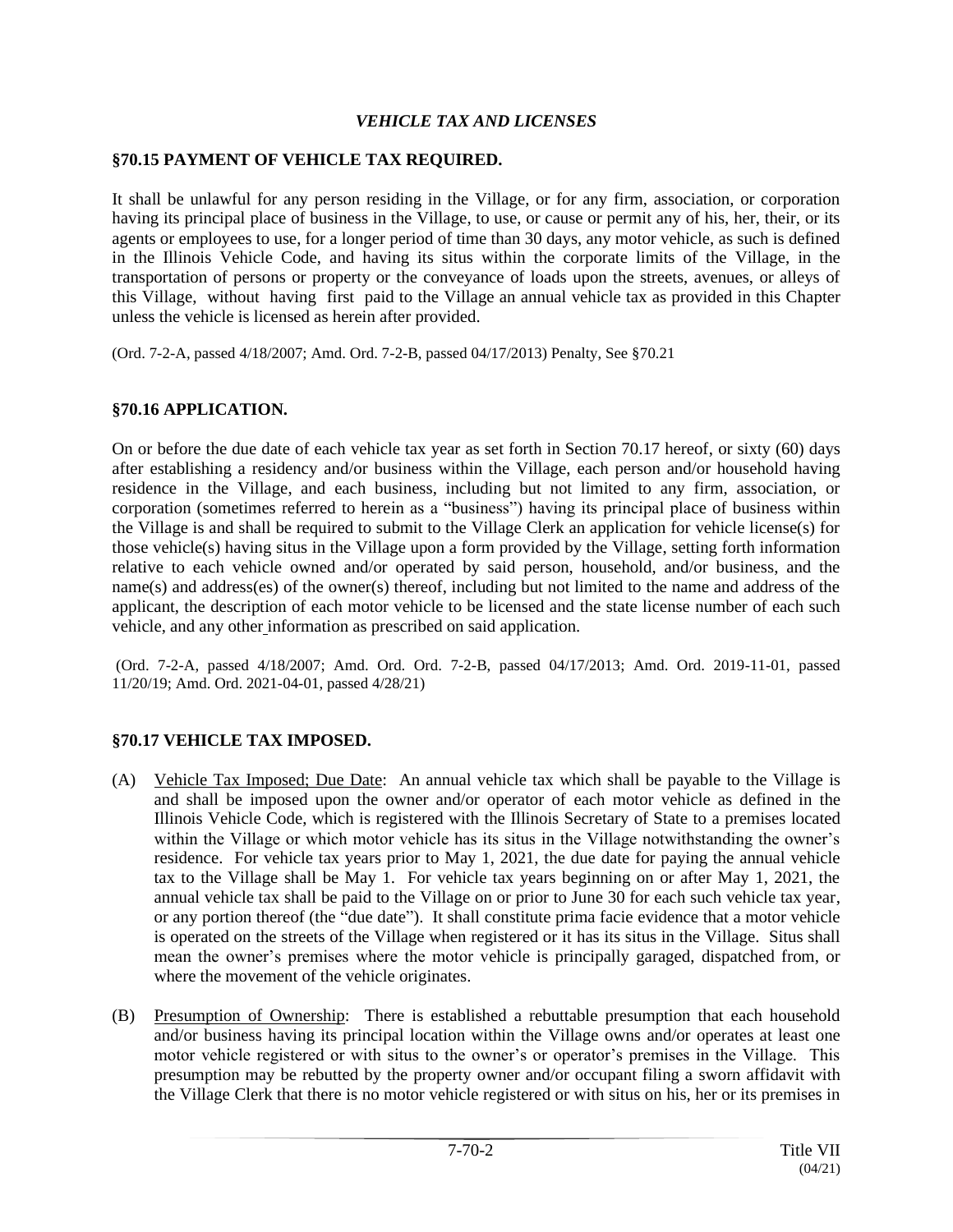the Village. The Village Clerk will investigate the facts set forth in such affidavit and if the information provided therein is confirmed, the vehicle tax provided by this Section shall not be imposed.

(C) Upon the payment of the required vehicle tax, the Village Clerk shall, upon request of the applicant(s), deliver to the applicant one  $(1)$  or more gummed vehicle tag(s) or sticker(s) upon which shall be shown the year for which the license is issued, the display of which vehicle tag(s) or sticker(s) shall not be required by this Chapter but shall be displayed at the option of the applicant(s). It shall then be the duty of the applicant to affix the gummed tag or sticker upon the windshield of the applicable motor vehicle(s) where it can be readily seen. Upon presentation to the Village of documentation evidencing responsibility for one or more vehicle(s) having situs in the Village, upon request of the applicant(s), additional vehicle tags or stickers shall also be issued by the Village Clerk to any household or business for which the annual vehicle tax has been paid, either free of charge or for a nominal fee to reflect the actual cost incurred by the Village of the vehicle tag or sticker as determined by the Village Board from time to time. It shall be unlawful for any motor vehicle for which an annual vehicle tax is required to be paid to the Village to be used upon the streets, avenues, or alleys of the Village unless said vehicle tax for such vehicle has been paid. It shall not be a defense that the vehicle is otherwise licensed elsewhere.

(Ord. 7-2-A, passed 4/18/2007; Amd. Ord. Ord. 7-2-B, passed 04/17/2013; Amd. Ord. 2021-04-01, passed 04/28/2021) Penalty, see § 70.21

# **§70.18 VEHICLE TAX RATE; METHOD OF BILLING; LATE FEE.**

- (A) Except as otherwise provided in this Chapter, each household and/or business having its principal location within the Village is required to and shall pay to the Village an annual vehicle tax of Thirty Dollars (\$30.00), which shall apply to all motor vehicles registered or having situs on a premises within the Village, which vehicle tax shall be directly billed to the owner(s) and/or occupant(s) of the premises, i.e., each household and/or business having its principal place of business within the Village.
- (B) The vehicle tax provided herein shall be paid to the Village on an annual basis, and each household and/or business having its principal place of business within the Village shall receive from the Village with each annual bill for said vehicle tax an application which each such household or business shall be required to complete and return to the Village with payment of said vehicle tax on or before the due date as specified in Section 70.17. It shall be and constitute a separate violation of this Section 70.18(B) to fail to pay said vehicle tax within sixty (60) days after the due date.
- (C) Within sixty (60) days of establishing residency and/or a business within the Village, each new Village resident and/or business shall be required to complete the aforesaid application for vehicle license(s) as provided in this Section and pay to the Village the required vehicle tax.
- (D) Payment for any such vehicle tax received by the Village after the due date shall be subject to and accompanied by payment of a separate mandatory vehicle tax surcharge of One Hundred Dollars (\$100.00), in addition to the Thirty Dollar (\$30.00) vehicle tax otherwise required by this Chapter to be paid. It shall be and constitute a separate violation of this Section 70.18(D) to fail to pay such mandatory vehicle tax surcharge, where applicable, by the due date.

(Ord. 7-2-A, passed 4/18/2007; Amd. Ord. Ord. 7-2-B, passed 04/17/2013; Amd. Ord. 2019-11-01, passed 11/20/19) Penalty, See §70.21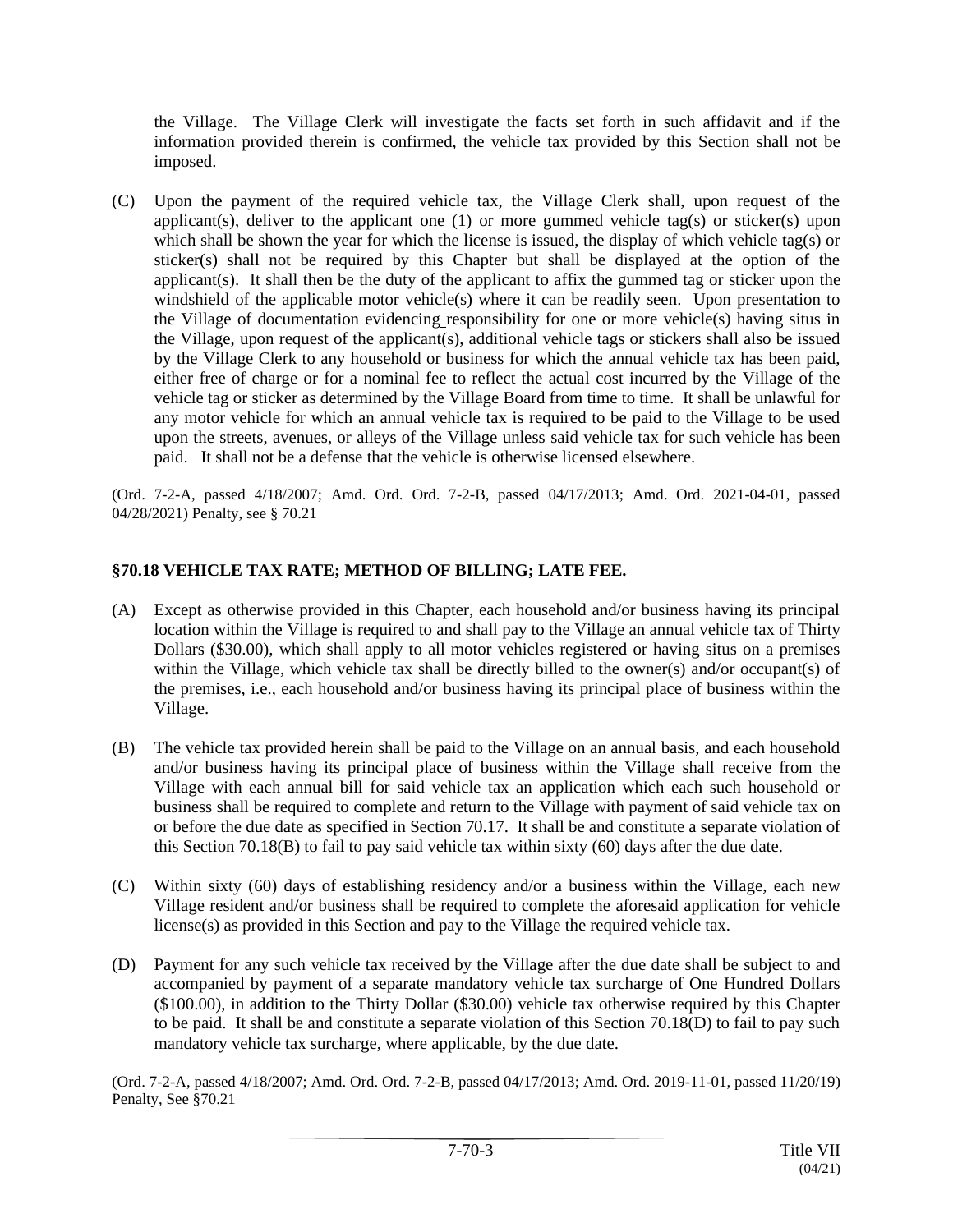### **§70.19 SALE OR TRANSFER OF VEHICLE.**

- (A)(1) Immediately upon the sale or transfer of any motor vehicle to which a vehicle license tag or sticker issued by the Village, if any, was affixed prior to the date of the sale or transfer of said motor vehicle, the seller shall remove such license tag or sticker from the motor vehicle so sold or transferred.
	- (2) The vehicle license tag or sticker so issued for the subject motor vehicle(s), if any, shall cease to apply to the subject motor vehicle(s) and shall cease to apply to any new purchaser thereof immediately from the date of sale or transfer of such vehicle.
- (B) No vehicle license tag or sticker issued by the Village, if any, for or assigned to any motor vehicle shall ever be used for or attached to or upon a vehicle other than the specific vehicle(s) for which the vehicle license tag or sticker was issued.
- (Ord. 7-2-A, passed 4/18/2007; Amd. Ord. Ord. 7-2-B, passed 04/17/2013) Penalty, See §70.21

# **§ 70.20 USE OF FUNDS.**

The proceeds of the vehicle tax so collected shall be used for the purpose of improving, paving, repairing, or maintaining the streets and other public roadways within the Village, provided that the actual cost of the collection of the fees and the distribution thereof may be deducted from the total amount collected.

(Ord. 7-2-A, passed 4/18/2007; Amd. Ord. Ord. 7-2-B, passed 04/17/2013)

## **§70.21 PENALTY**

Except as otherwise provided herein, any person, household, and/or business that fails to comply with the provisions of this Chapter shall be subject to a penalty of not less than One Hundred Dollars (\$100.00) nor more than Seven Hundred Fifty Dollars (\$750.00) for each such violation, and each day any such violation exists and/or continues to exist shall be a separate violation of this Chapter.

## *WEIGHT AND LOAD LIMITS*

#### **§ 70.35 PURPOSE.**

To promote the safety of the general public and to preserve the roads and streets under the jurisdiction of the Village for the use of the general public, it is hereby declared that the following rules and regulations as to maximum weight and load shall apply to all vehicles using the public roads and streets under the jurisdiction of the Village, pursuant to ILCS Ch. 625, Act 5, § 15-316.

(Ord. 7-4-A, passed 1/16/1991)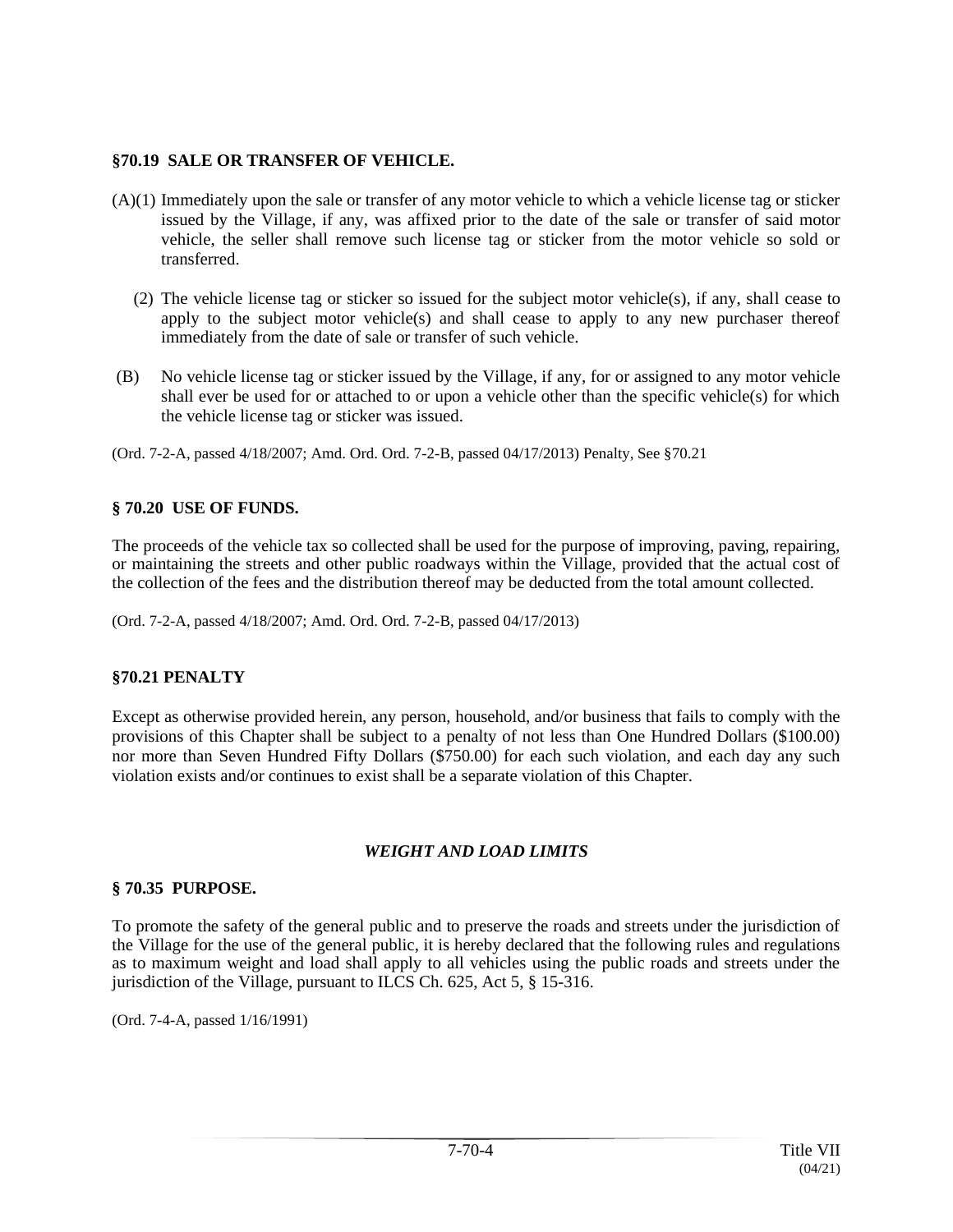## **§ 70.36 UNLAWFUL OPERATION.**

It shall be unlawful to operate any vehicle (including any tractor, trailer, and accompanying load) on any street within the Village, except on Roberts Road, when:

- (A) The weight per axle of the vehicle exceeds eight tons;
- (B) The gross weight of the vehicle exceeds the number of axles times eight tons; or
- (C) The gross weight of the vehicle exceeds 37 tons.

(Ord. 7-4-A, passed 1/16/1991) Penalty, see § 70.99

## **§ 70.37 EXCEPTIONS.**

- (A) *Generally.* The following vehicles and uses are hereby excepted from the provisions of § 70.36.
- (B) *Specifically.*
	- (1) Firefighting apparatus and equipment for snow and ice removal operations or any other vehicle being operated for immediate public emergency purposes;
	- (2) Delivery/pickup vehicles with destination points located on Village streets with posted weight restrictions;
	- (3) Implements of husbandry defined as follows, with destination points located on Village streets with posted weight restrictions: every vehicle designed and adapted exclusively for agricultural, horticultural, or livestock raising operations, including farm wagons, wagon trailers, or like vehicles used in connection therewith, or for lifting or carrying an implement of husbandry, provided that no farm wagon, wagon trailer, or like vehicle having a gross weight of more than 36,000 pounds shall be included hereunder;
	- (4) Public utility (as defined in ILCS Ch. 625, Act 5, § 1-164.7) vehicles which are engaged in the repair, maintenance, construction, or installation of utility service to persons or properties located on Village streets with posted weight restrictions;
	- (5) Garbage, refuse, and septic vehicles operated to service properties located on Village streets with posted weight restrictions;
	- (6) Vehicles owned or operated by the Village or operated by other persons under contract with the Village for Village purposes with destination points located on Village streets with posted weight restrictions;
	- (7) School buses being operated within the Village to pick up from or return children to residences within the Village located on Village streets with posted weight restrictions;
	- (8) Vehicles operating under special permits, as issued pursuant to § 70.38;
	- (9) Feed trucks, trucks hauling livestock, milk trucks, and fertilizer trucks with destination points located on Village streets with posted weight restrictions and emergency service vehicles used in emergency maintenance repair of farm buildings and farm equipment with the buildings and equipment to be serviced on Village streets with posted weight restrictions; and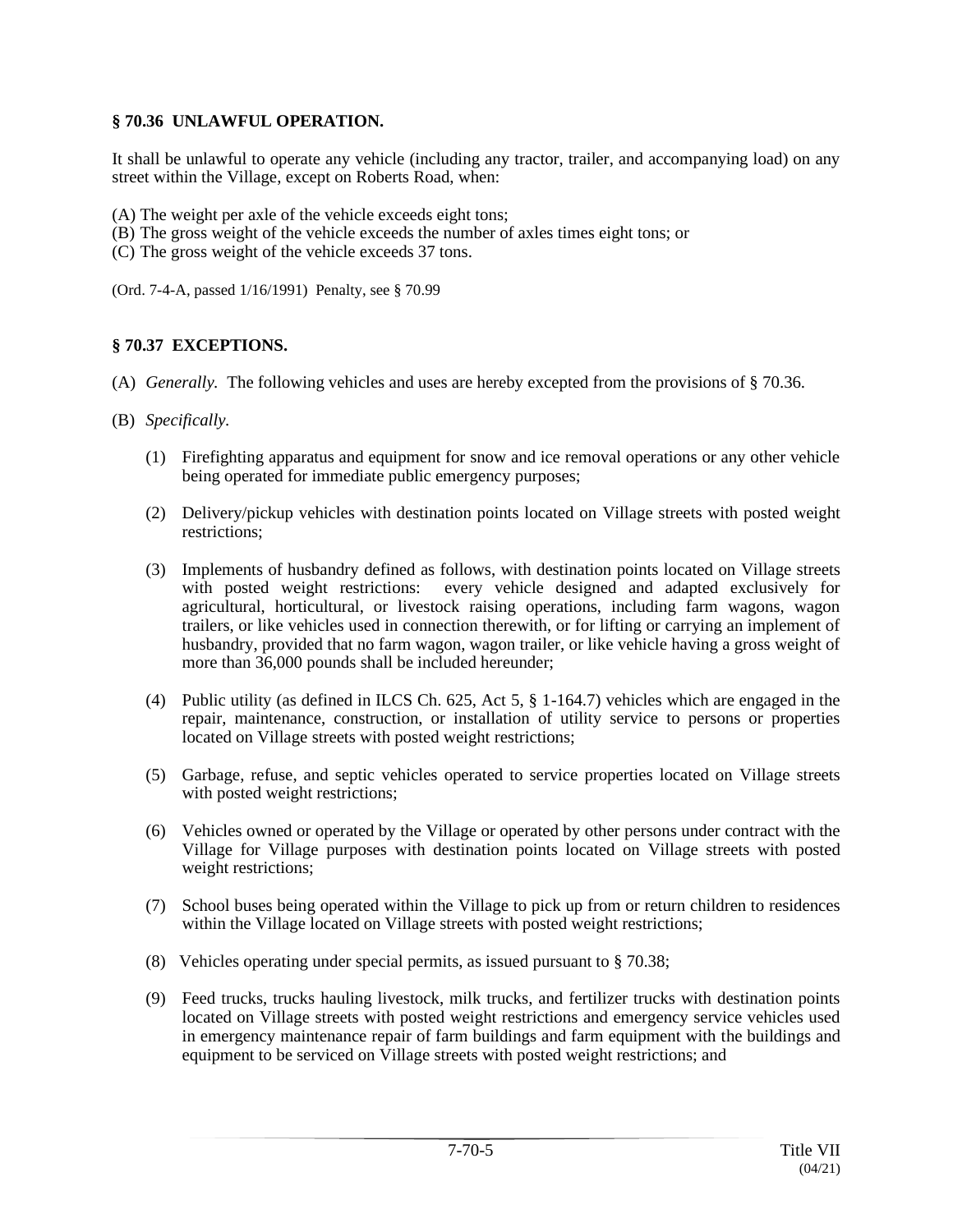- (10) Notwithstanding any of the hereinabove described exceptions, no vehicle shall be operated on any Village roads which is not allowed to be operated on state roads and any vehicle prohibited from operation on state roads for any reason, including, but not limited to, weight and size, shall be prohibited from operation on Village roads without an appropriate permit for such.
- (Ord. 7-4-A, passed 1/16/1991) Penalty, see § 70.99

## **§ 70.38 SPECIAL PERMITS.**

- (A) The Village, with respect to highways under its jurisdiction other than Roberts Road, shall, upon written application, authorize the applicant to operate or move a vehicle or combination of vehicles of a weight exceeding the maximum specified in § 70.36, upon a showing that there is no other route available on public roads, except for a route including Village roads.
- (B) The form of application for a special permit shall be made available through the Village Clerk upon the showing of the following information:
	- (1) Name, address, and telephone number of applicant;
	- (2) A specified description of the vehicle(s) and load(s) to be operated or moved pursuant to the special permit;
	- (3) The point of origin and destination of the overweight vehicle(s) and load(s);
	- (4) A statement that there is no other route available on public roads, except for a route including Village roads;
	- (5) The date(s) or period of time for which the special permit is requested; and
	- (6) A diagram of the proposed route of operation through the Village.
- (C) (1) The application shall be verified under oath.
	- (2) The Village shall act to allow or deny the requested special permit in one business day following the day of receipt by the Village Clerk of a fully-completed application for special permit and a certified check or cash for the application fee.
- (D) (1) An application fee sufficient to cover the cost of processing, issuing, and analyzing an application for special permit shall be required by and paid to the Village Clerk at the time of the delivery of the completed application.
	- (2) The amount of the application fee shall be \$100.
- (E) (1) The special permit shall continue in full force and effect for a period of one year from the date of issuance unless there is a change of circumstances by which routes become available on public roads outside of the corporate limits of the Village.
	- (2) Upon showing that any other route is available, the applicant shall be notified by the Village, in writing, of the termination of the special permit and the special permit shall terminate five days from the date of mailing the notice to the applicant's last known address or, upon receipt of the notice by the applicant, whichever shall first occur.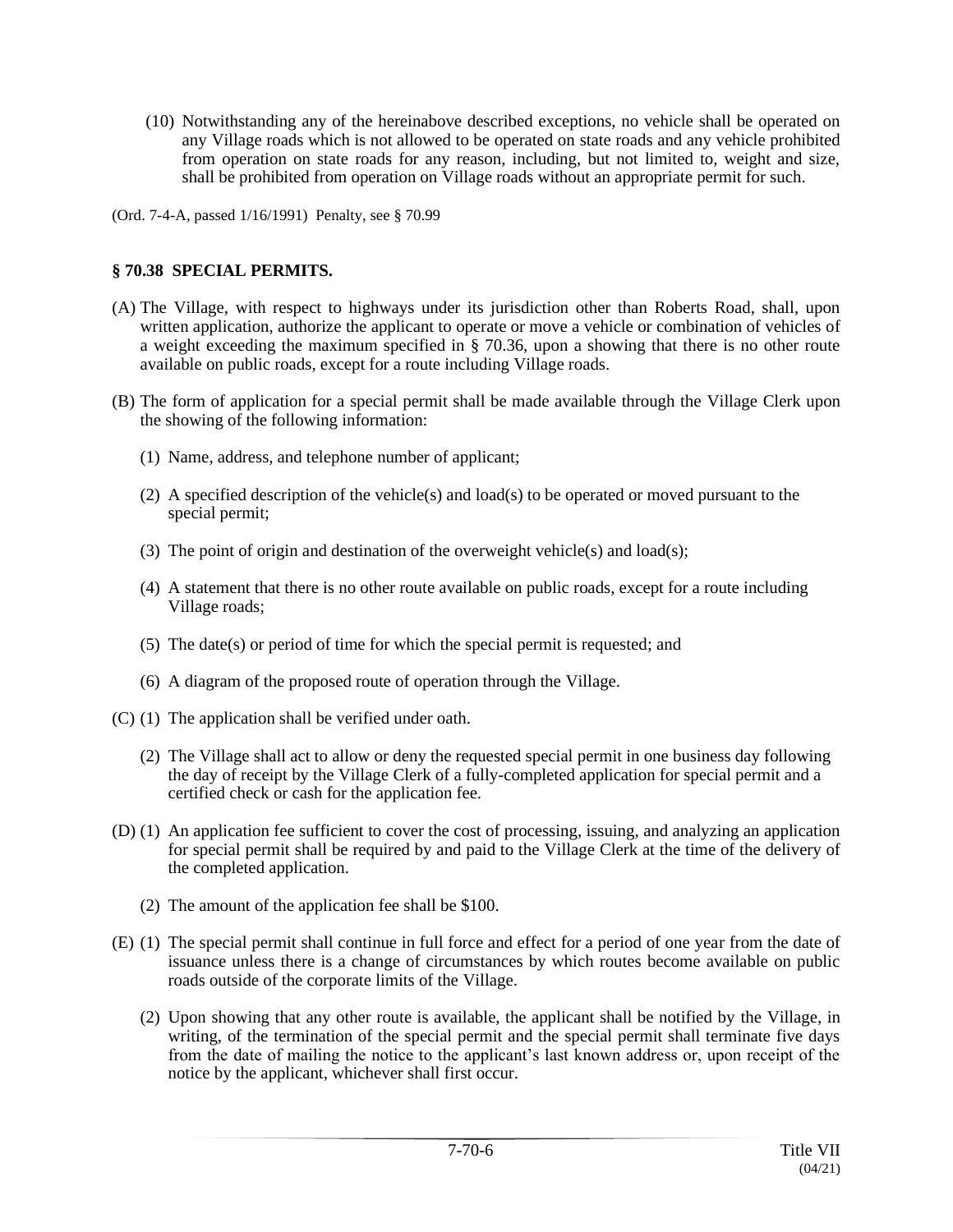- (F) The Village shall designate in the special permit the route to be used on roads within the corporate limits of the Village.
- (Ord. 7-4-A, passed 1/16/1991)

#### **§ 70.39 POSTING OF SIGNS.**

Any agent of the Village is directed to erect and maintain signs designating the limitations contained in this subchapter at each and every roadway of the Village.

(Ord. 7-4-A, passed 1/16/1991)

#### **§ 70.40 EFFECTIVE DATE.**

This subchapter shall be in full force and effect from and after its passage as required by law and shall not be effective unless and until signs designating weight limitations are erected and maintained pursuant to the provisions of this subchapter.

(Ord. 7-4-A, passed 1/16/1991)

#### *SNOWMOBILES*

#### **§ 70.55 DEFINITIONS.**

For the purpose of this subchapter, the following definitions shall apply unless the context clearly indicates or requires a different meaning.

*OPERATE.* To control the operation of a snowmobile.

*OPERATOR.* A person who operates, or is in actual control of, a snowmobile.

*SNOWMOBILE.* A self-propelled vehicle designed for travel on snow or ice in a natural terrain powered by a drive belt and steered by skis or runners or similar devices.

*SNOWMOBILE ROUTES.* Streets or roads designated as *SNOWMOBILE ROUTES* from the Village limits to and from the Center Street Bridge, and routes on other Village property where the route or routes have been so designated and marked by the Village.

(Ord. 7-5-A, passed 1/19/1983; Amd. Ord. 2019-03-02, passed 03/20/2019)

#### **§ 70.56 ROUTES.**

- (A) Center Street Northeast from the bridge to Roberts Road; and
- (B) North Circle from Center Street through Evergreen Court.
- (C) On any snowmobile route so marked and designated by the Village.

(Ord. 7-5-A, passed 1/19/1983; Amd. Ord. 2019-03-02, passed 03/20/2019)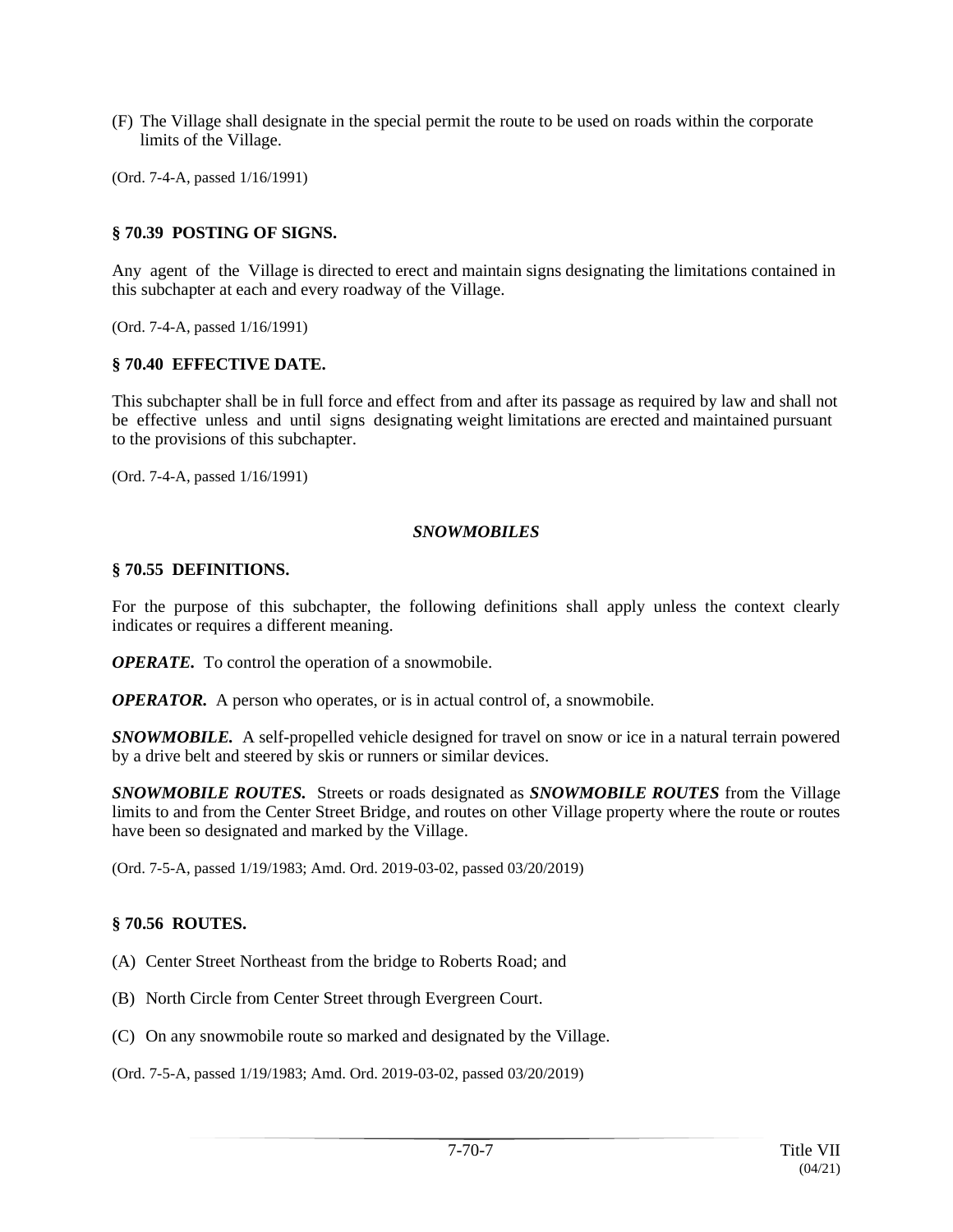## **§ 70.57 VIOLATIONS.**

- (A) (1) No person shall operate a snowmobile upon a public street of the Village, or on other Village property (as defined in Section 94.01 of this Code), other than on a snowmobile route which has been so designated and marked by the Village, for any purpose except to travel to and from his or her snowmobile's storage location and/or to and from the nearest designated Village snowmobile route.
	- (2) In so doing, the operator must use the shortest and most direct route between the storage location and the nearest Village designated snowmobile route.
	- (3) Notwithstanding anything in this Section to the contrary, no person shall operate any snowmobile or other motorized vehicle on any pedestrian path or on any other common area which is owned by the Village and/or maintained by the Riverwalk Homeowners' Association.
- (B) No person shall operate a snowmobile upon a public street in the Village or on a Village designated snowmobile route, unless the snowmobile is properly registered and numbered in accordance with the laws of the state and unless the snowmobile meets the equipment and safety requirements of the laws of the state.
- (C) No person shall operate a snowmobile on a public street in the Village or on other Village property at a speed greater than 15 mph.
- (D) No person shall operate a snowmobile on a public street in the Village or on other Village property, unless that person possesses a valid motor vehicle driver's license or is in possession of a certificate issued by the state authorizing him or her to operate a snowmobile.
- (E) Every operator of a snowmobile shall obey all traffic signs and signals and all traffic laws and regulations.
- (F) No person shall operate a snowmobile on any private property without the prior written consent of the owner or lessee thereof.
- (G) Every operator of a snowmobile shall yield the right-of-way to pedestrians and persons operating motor vehicles.
- (H) Whenever two or more snowmobiles are being operated along the same part of a public street in the Village at the same time and in the same direction, then the operators of those snowmobiles shall keep them in single file.
- (I) No person shall operate a snowmobile in a reckless or careless manner at an excessive rate of speed, or while under the influence of alcoholic liquor or drugs.
- (J) (1) No person shall operate a snowmobile which is not equipped with an adequate and functioning muffler, or in any manner which causes excessive noise or air pollution.
	- (2) Any snowmobile operated at night shall display a lighted headlight and red tail light, each visible for at least 500 feet.
- (K) No person shall operate a snowmobile within 75 feet of hockey rinks or other areas cleaned for skating, tobogganing, or other winter activities.

(Ord. 7-5-A, passed 1/19/1983; Amd. Ord. 2019-03-02, passed 03/20/19) Penalty, see § 70.99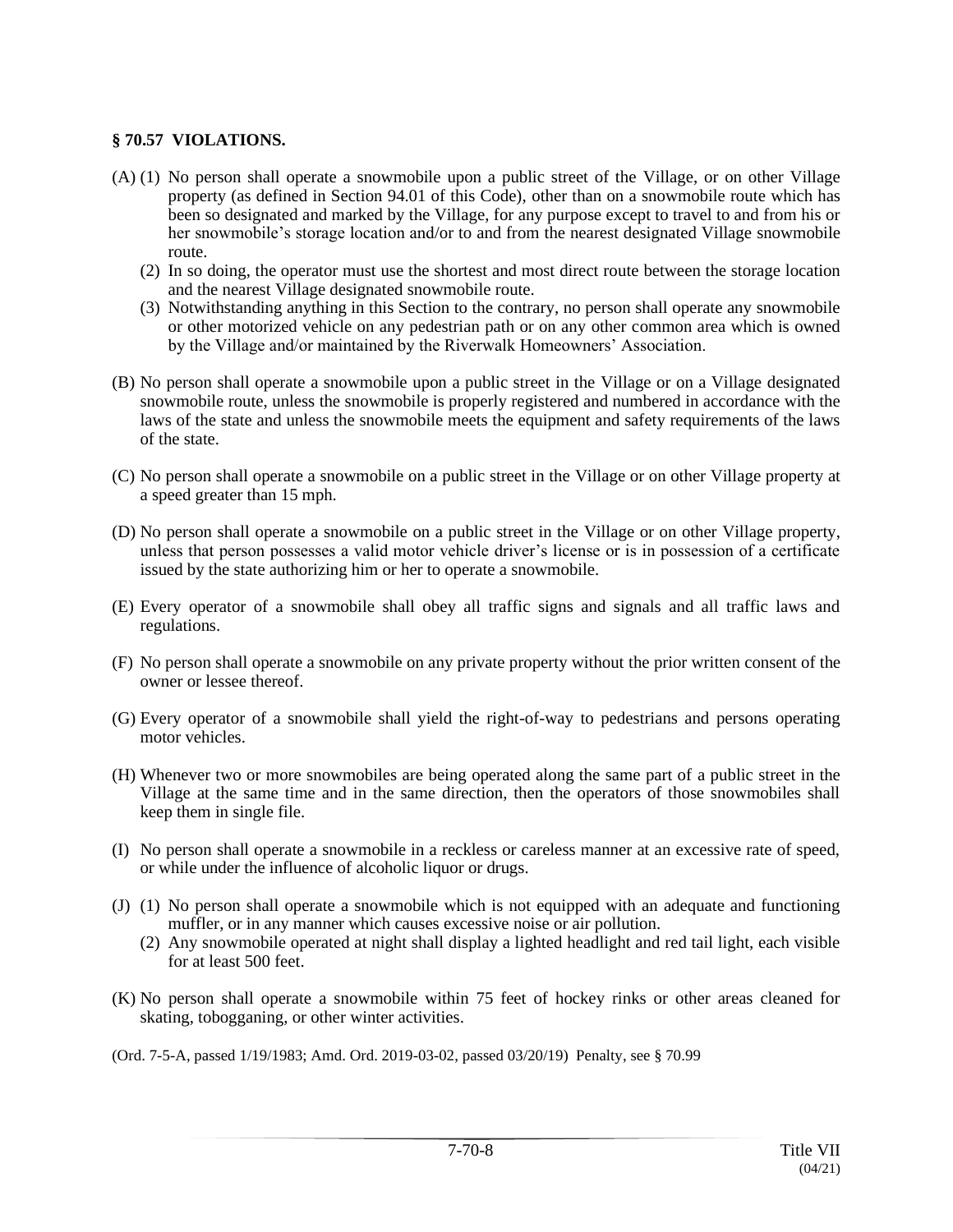## **§ 70.58 EFFECTIVE DATE.**

This subchapter shall be in full force and effect from and after its passage, approval, and publication as required by law.

(Ord. 7-5-A, passed 1/19/1983)

# **§ 70.99 PENALTY.**

- (A) Any person violating any provision of this Title VII for which no specific penalty is prescribed shall be subject to those provisions contained in §10.99.
- (B) A fine of not less than \$250.00 shall be imposed against any person who pleads guilty of operating a vehicle without a certificate of safety attached, as that charge is defined in the State Motor Vehicle Code, ILCS Ch. 625, Act 5, § 13-111.
- (C) Any person, firm, association, or corporation violating any of the provisions of §§70.15 through 70.21 shall be fined not less than \$100.00 and not more than \$750.00 for each offense, and each day any motor vehicle is used upon the streets, avenues, or alleys of the Village without having a Village vehicle license issued therefor as above provided and without having complied with the provision of §§70.15 through 70.21 shall be considered a separate offense.
- (D) Notwithstanding the provisions of §70.38, the minimum fine for any violation of §70.36 shall be determined by strict compliance with the Overweight Fine Chart in Appendix A to this Chapter. Each trip through the Village by a vehicle in violation of §70.36 shall be deemed a separate and distinct offense.
- (E) Every violation of §§70.55 through 70.58 shall be punishable by a fine of not less than \$250.00, and not more than \$750.00.
- (F) Any person, firm, association, or corporation violating the provisions of §71.01 shall be fined not less than \$50.00 nor more than \$750.00 for each offense.
- (G) The penalty for violating any provision of Chapter 72 of this Title shall be a fine of not less than \$50.00 nor more than \$750.00 per offense, and each vehicle parked in violation of said Title shall be considered an offense, and each day a violation has existed or continues to exist shall be a separate offense.
- (H) Any person violating any provision of Chapter 73, Schedule II, shall be fined not less than \$50.00 nor more than \$750.00 for each offense.
- (I) Each day a violation is committed or continues shall be considered a separate offense.

(Ord. 7-5-A, passed 1/19/1983; Ord. 7-6-A, passed 4/18/1990; Ord. 7-9-A, passed 6/20/1990; Ord. 7-4-A, passed 1/16/1991; Ord. 7-10-C, passed 5/18/1994; Ord. 7-6-A-1, passed 4/17/2002; Ord. 7-1-B, passed 1/15/2003; Ord. 7- 2-A, passed 4/18/2007; Amd. Ord. 2013-7-2-A, passed 12/18/2013; Amd. Ord. 2019-03-02, passed 03/20/2019)